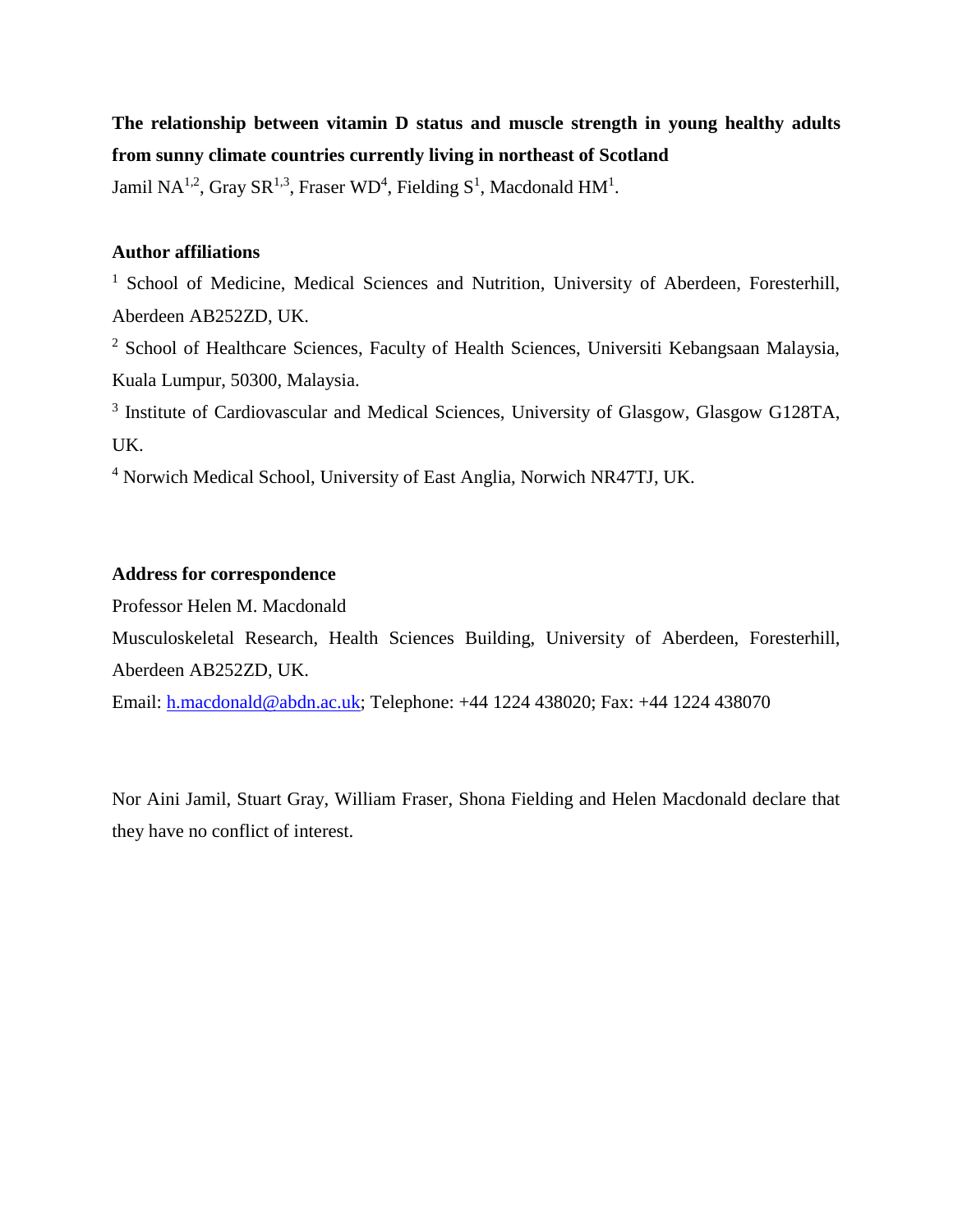## **Abstract**

## *Summary*

The current study examined the relationship between vitamin D status and muscle strength in young healthy adults: residents (> 6 months) and newcomers (0-3 months), originally from sunny climate countries but currently living in the northeast of Scotland. Our longitudinal data found a positive, albeit small, relationship between vitamin D status and knee extensor isometric strength.

## *Introduction*

Vitamin D has been suggested to play a role in muscle health and function, but studies so far have been primarily in older populations for falls prevention and subsequent risk of fractures.

## *Methods*

Vitamin D status was assessed in a healthy young adults from sunny climate countries  $(n=71,$ aged 19-42 years) with 56% seen within 3 months of arriving in Aberdeen [newcomers; median (range) time living in the UK = 2 months (9-105days)] and the remainder resident for  $> 6$  months [residents; 23 months (6-121 months)]. Participants attended visits every 3 months for 15 months. At each visit, fasted blood samples were collected for analysis of serum 25 hydroxyvitamin D [25(OH)D], parathyroid hormone (PTH), carboxy-terminal collagen crosslinks (CTX) and N-terminal propeptide of type I collagen (P1NP). Maximal voluntary contractions (MVC) were performed for grip strength (both arms) and for maximal isometric strength of the knee extensors (right knee).

## *Results*

There were small seasonal variations in 25(OH)D concentrations within the newcomers and residents, but no seasonal variation in bone turnover markers. There was a positive, albeit small, association between 25(OH)D and knee extensor maximal isometric strength. Mixed modelling predicted that for each 1 nmol/L increase in 25(OH)D, peak torque would increase by 1 Nm  $(p=0.04)$ .

## *Conclusions*

This study suggests that vitamin D may be important for muscle health in young adults migrating from sunnier climates to high latitudes, yet the potential effect is small.

Keywords: vitamin D, muscle strength, ethnic, isometric, hand grip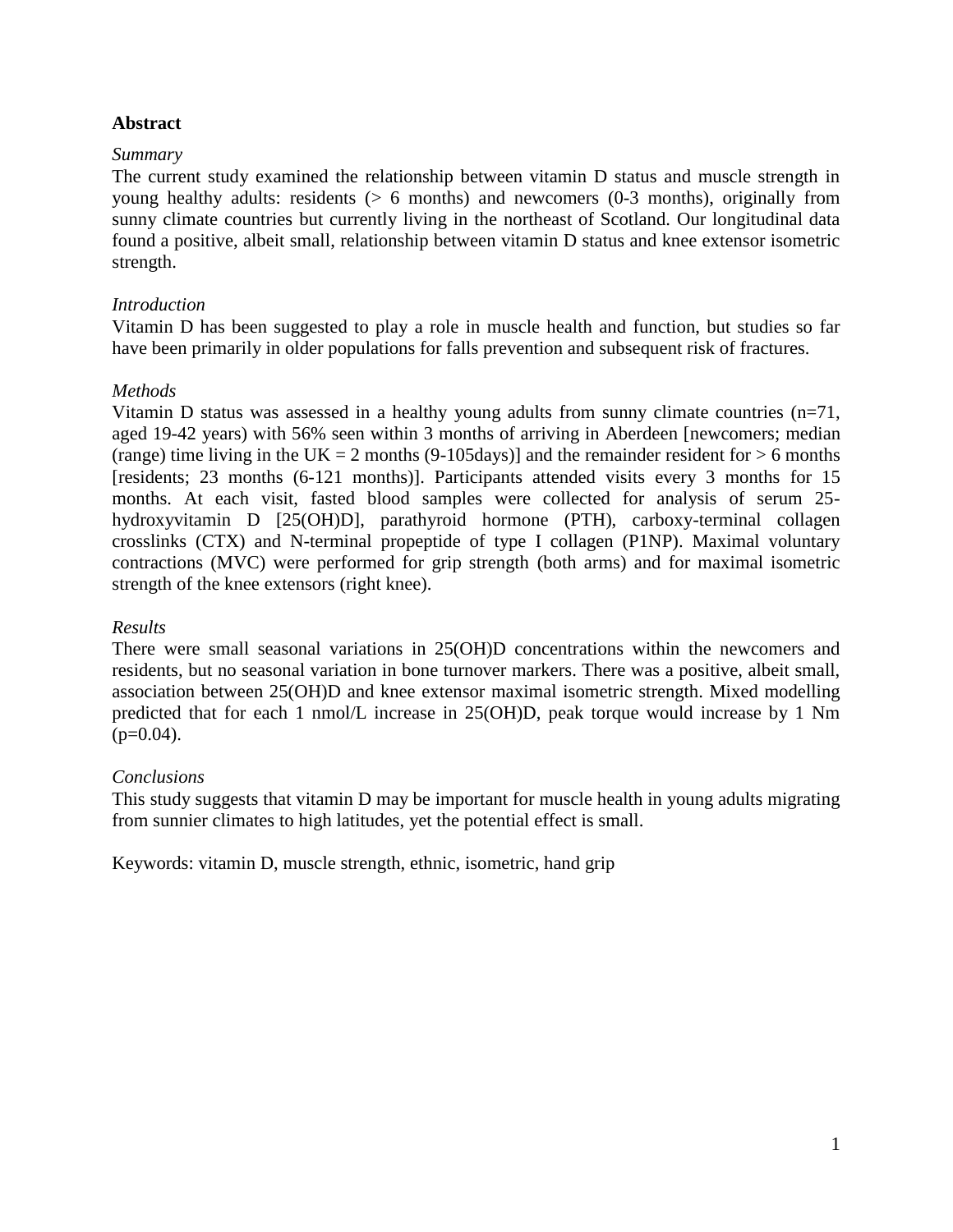### **Introduction**

As people from sunnier climate countries living in the West are at increased risk of vitamin D deficiency due to their pigmented skin and cultural practices (i.e., sun avoidance and clothing style), especially at high latitude, and if vitamin D is important for muscle health, this group may be particularly vulnerable to poor muscle function. There are limited randomised controlled trials (RCT) investigating the effect of vitamin D on muscle strength in people from sunnier climate countries visiting West countries [1]. Furthermore, no longitudinal data studying the relationship between vitamin D and muscle strength and how this relationship is affected by emigrating from low to high latitudes exists. Early evidence supporting a role of vitamin D in muscle health can be found in patients with rickets and osteomalacia, who develop myopathy and muscle weakness which is reversible with vitamin D supplementation [2-3]. Further support for a role of vitamin D in muscle came from the identification of vitamin D receptors in skeletal muscle tissue, although this remains controversial [4–6]. The association between muscle strength and vitamin D status has been explored mainly in older populations for falls prevention and subsequent risk of fractures, but little research has been performed in younger adults. A meta-analysis of 30 RCTs showed a small effect of vitamin D supplementation, especially on lower limb muscle strength, among people with 25-hydroxyvitamin D [25(OH)D] level <30 nmol/L [7]. This is of particular importance as population studies have shown that mid-life muscle strength is associated with long-term mortality risk, old age disability and longevity [8–10].

The aims of this longitudinal study were (1) to examine seasonal variation in vitamin D status and muscle strength among people from sunnier climate countries shortly after arriving in Aberdeen, UK (57°N) and (2) to quantify the relationship between vitamin D status and muscle strength.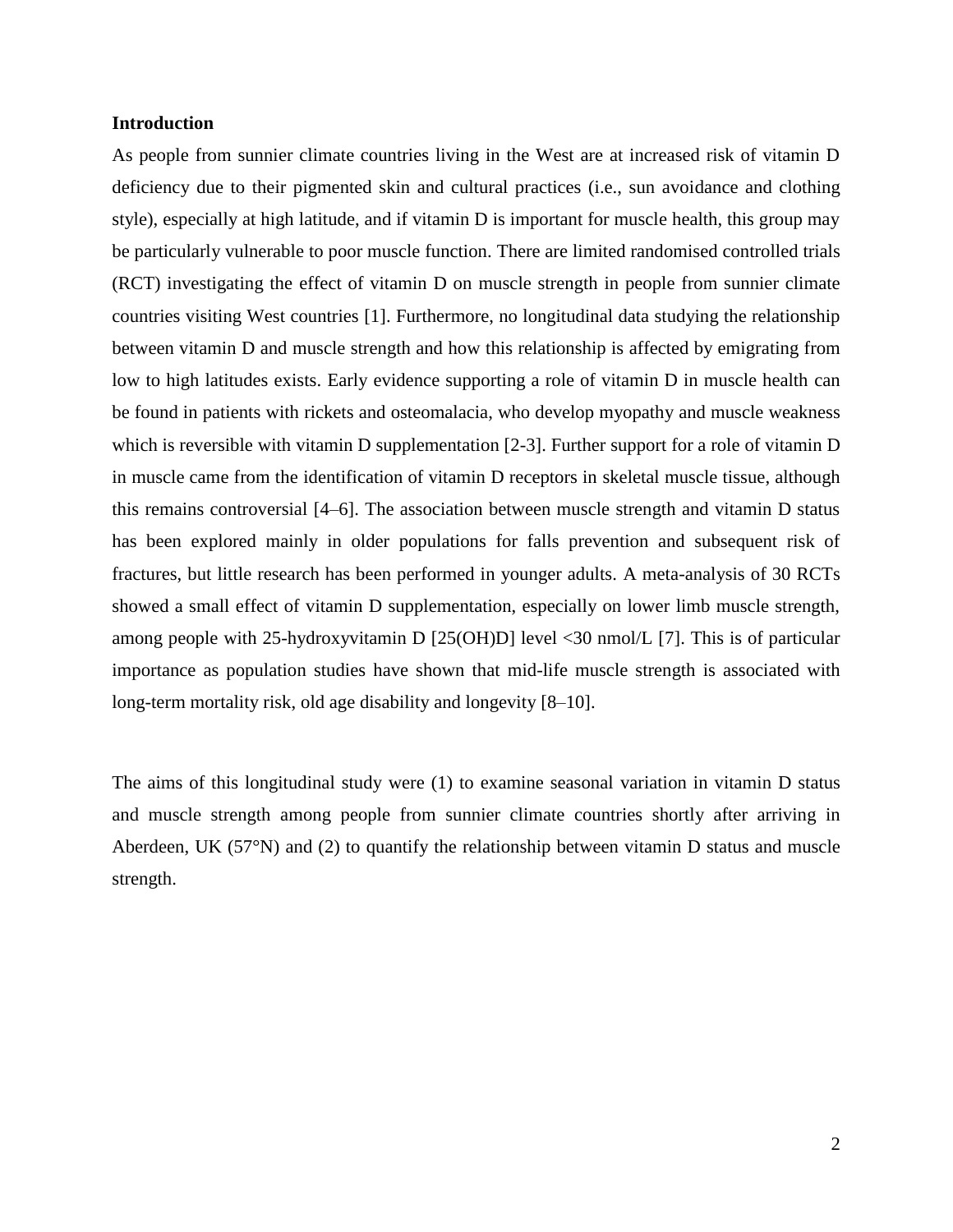#### **Methods**

### *Participants*

Participants (age range 19-59) originated from sunny climate countries between 45°N and 45°S, who were currently visiting Aberdeen and intending to stay for one year or more. Potential participants were excluded if they reported having chronic gastrointestinal diseases associated with malabsorption, kidney disease, liver disease, bone-related diseases or pregnancy.

#### *Study visits*

Participants were recruited at three different time points between 0 and 3 months of arrival in Aberdeen: (a) autumn 2012, (b) spring 2013 and (c) autumn 2014. A separate group who had been residing in Aberdeen more than 6 months were also included (recruited in winter 2012). Participants were then grouped as (1) autumn newcomers (those recruited in autumn 2012 and autumn 2013), (2) spring newcomers and (3) residents. Ethical approval for this study was granted by the College of Life Sciences and Medicine Ethics Review Board (CERB), University of Aberdeen. Written informed consent was obtained from all individual participants included in the study.

### *Number of participants recruited*

Based on RCT data of vitamin D among young healthy Asian Indians [11], where mean baseline dominant handgrip strength was  $31.0 \text{ kg}$  (SD=9.7 kg), recruiting 56 people would be sufficient to detect a true difference of 6.0 kg [12] (90% power and 5% significance). Allowing for a 30% drop-out, a total of 73 participants were required.

#### *Study Protocol*

Participants attended visits at the Human Physiology Laboratory, University of Aberdeen, every 3 months for 15 months (5 visits in total), except the autumn 2013 cohort who had only 4 visits in total. During each visit the following measurements were made: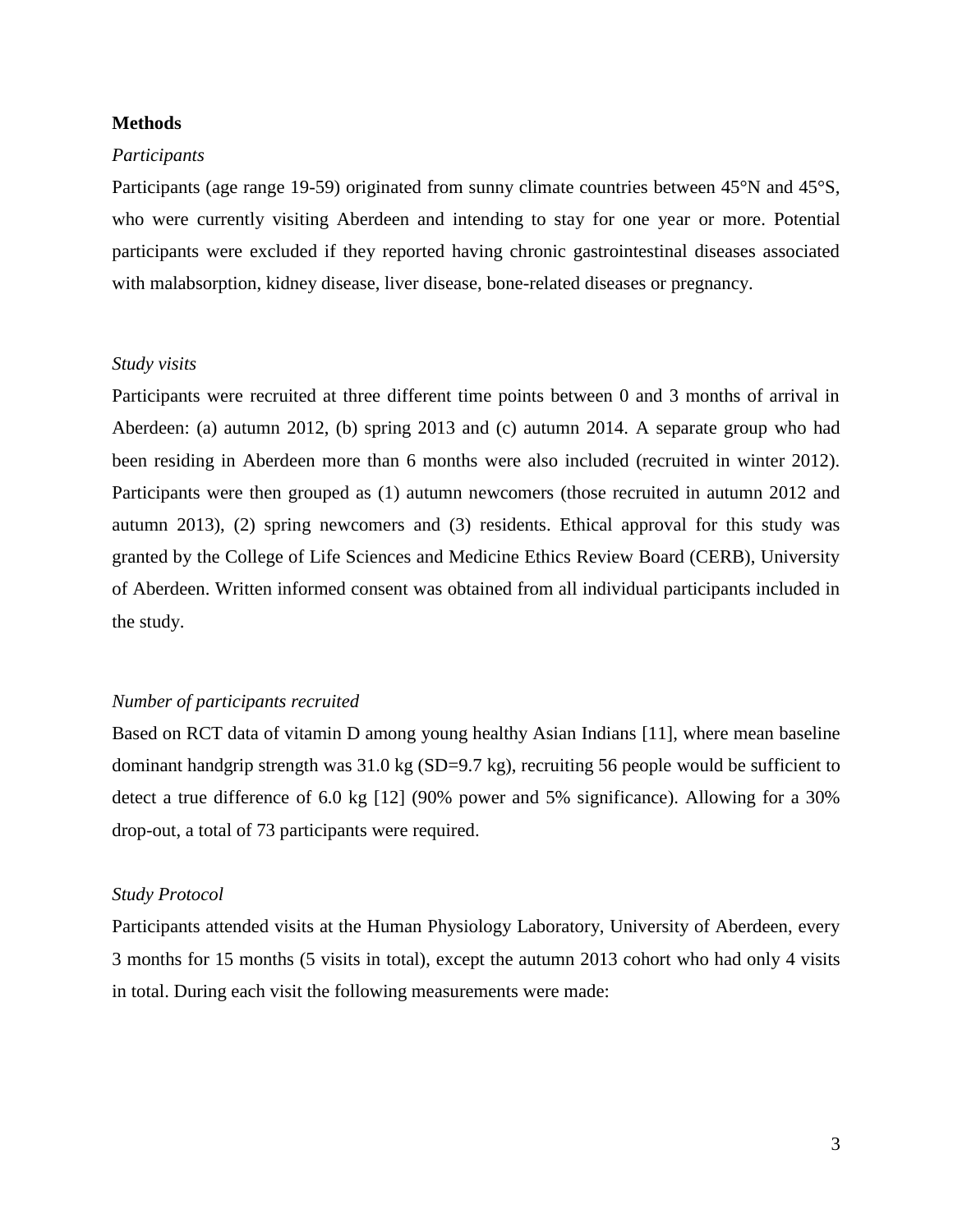### *Blood Sampling*

Blood was drawn between 0700 and 1100 hours after a 10-hour overnight fast. Serum and plasma samples were separated by centrifugation at 3000 rpm,  $4^{\circ}$ C for 15 minutes, not more than 1 hour after sampling. Both serum and plasma were aliquoted into sterile eppendorfs, labelled and stored at -80°C. Each individual's samples were analysed in a single batch. Measurements for serum 25(OH)D, plasma parathyroid hormone (PTH), carboxy-terminal collagen crosslinks (CTX) and N-terminal propeptide of type 1 collagen (P1NP) were undertaken in the Department of Medicine, University of East Anglia, Norwich, UK. This laboratory is registered with the quality control group for vitamin D (DEQAS).

Serum 25(OH)D concentrations were measured by dual tandem mass spectrometry. The interassay coefficient of variation (CV) was <10% for both  $25(OH)D_2$  and  $25(OH)D_3$ , respectively. The sum of  $25(OH)D_2$  and  $25(OH)D_3$  concentrations was taken as total  $25(OH)D$ . For intact PTH, CTX and P1NP, plasma samples were analysed using an Elecsys electrochemiluminescent immunoassay (ECLIA) with a Cobas e501 analyzer (Roche Diagnostics, Indianapolis, USA). Inter/intra assay CV was <4% for PTH, <5% for CTX and <4% for P1NP. Vitamin D binding protein (VDBP) was measured using a monoclonal enzyme-linked immunosorbent assay (Human vitamin D BP Quantikine ELISA Kit; R&D Systems, Oxford, UK) according to the manufacturer's instructions. The inter/intra-assay CV was <7.4% and <6.2%, respectively. Two kits were used to analyse VDBP samples in spring and autumn. The kits were standardised using an identical analysis of 12 samples producing a linear equation: y (kit 1, spring) =  $0.8252x$  (kit 2, autumn)  $+ 1.012$ . Bioavailable 25(OH)D (BioD) and free 25(OH)D (FreeD) were calculated as described by Powe et al. [13]. Serum albumin concentration was not measure in the current study; all participants were assumed to have a normal albumin level of 43 g/L (using a reference range 38 g/L - 48 g/L showed a difference of 2%).

## *Hand grip strength*

After a standard breakfast (coffee/tea, biscuits and yogurt), maximal strength was measured during a maximal voluntary contraction (MVC) of the dominant and non-dominant arms with a T.K.K.5401 GRIP D digital grip dynamometer (Takei & Co, Ltd, Tokyo, Japan). In a standing position, participants were asked to extend their arms downwards and grip the dynamometer with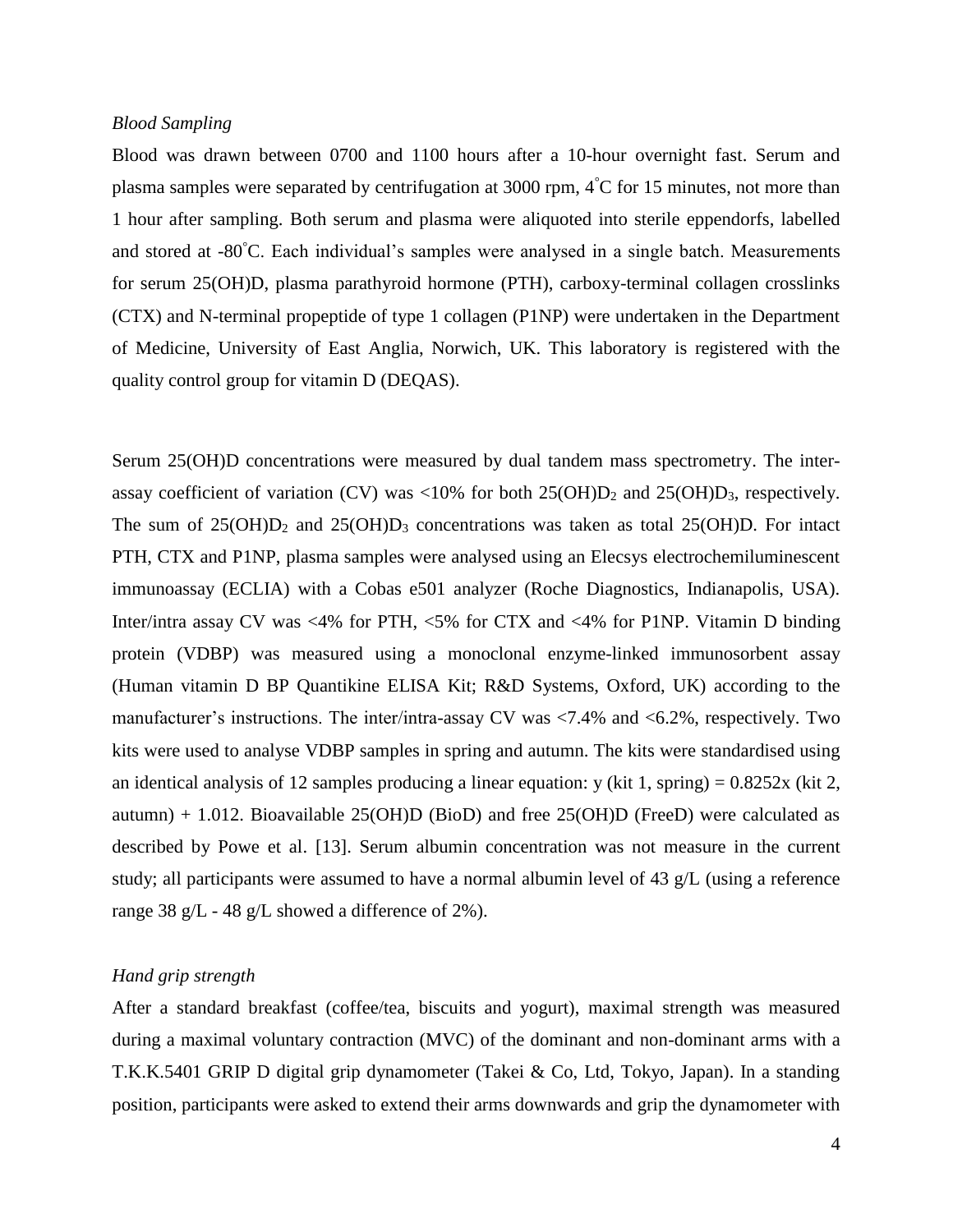the middle phalanges between the fingers and the palm. They were then asked to squeeze with maximum force and sustain the effort for three to five seconds. Standardised verbal encouragement was given for each contraction. Strength was measured twice for each arm (60 seconds rest between contractions) and the highest force for each hand was taken and averaged to give an individual outcome (average maximum hand grip strength).

### *Knee strength*

The maximal isometric strength of the knee extensor muscles of the right leg was performed during an MVC using a Biodex dynamometer System 2 (Biodex Medical Systems, Model 820- 202, Shirley, New York, USA). The axis of the knee joint was aligned with the center of rotation of the dynamometer arm and the lower leg was strapped to the lever arm just proximal to the ankle. Participants were restrained at the waist, shoulders and the distal part of the thigh, and the backrest was set at 100° from the horizontal base of the seat. Peak torque was assessed at a knee angle of 73°. Each MVC contraction lasted over 10 seconds with this repeated a minimum of three times, with 120 seconds rest in between each contraction. The highest value of the tests was used for analysis. Participants were verbally encouraged to perform at their maximum.

### *Skin colour*

Skin colour was measured on the face (average right and left cheekbones), and the inner and outer right forearm using a handheld chromameter (CM-2600d Spectrophotometer; Konica Minolta Photo Imaging, London [UK] Ltd). Calibration against a standard white tile was carried out before each set of measurements. Measurements were recorded for luminance or lightness  $(L^*)$ , the 'red-green'  $(a^*)$  and the yellow-blue  $(b^*)$  axes of colour based on the Commission International De L'Eclairage L\*a\*b\*system [14]. The individual typology angle (ITA) was calculated using the following equation:

ITA = [arctangent (L<sup>\*</sup> - 50)/b<sup>\*</sup>] x 180/π [15]

## *Sunlight exposure*

Body surface area (BSA) exposure, previous sun exposure and holidays abroad were assessed by a questionnaire adapted from a previous study [16]. At the end of each visit, participants were given two polysulphone film badges which measure sunlight exposure (UVB radiation) and were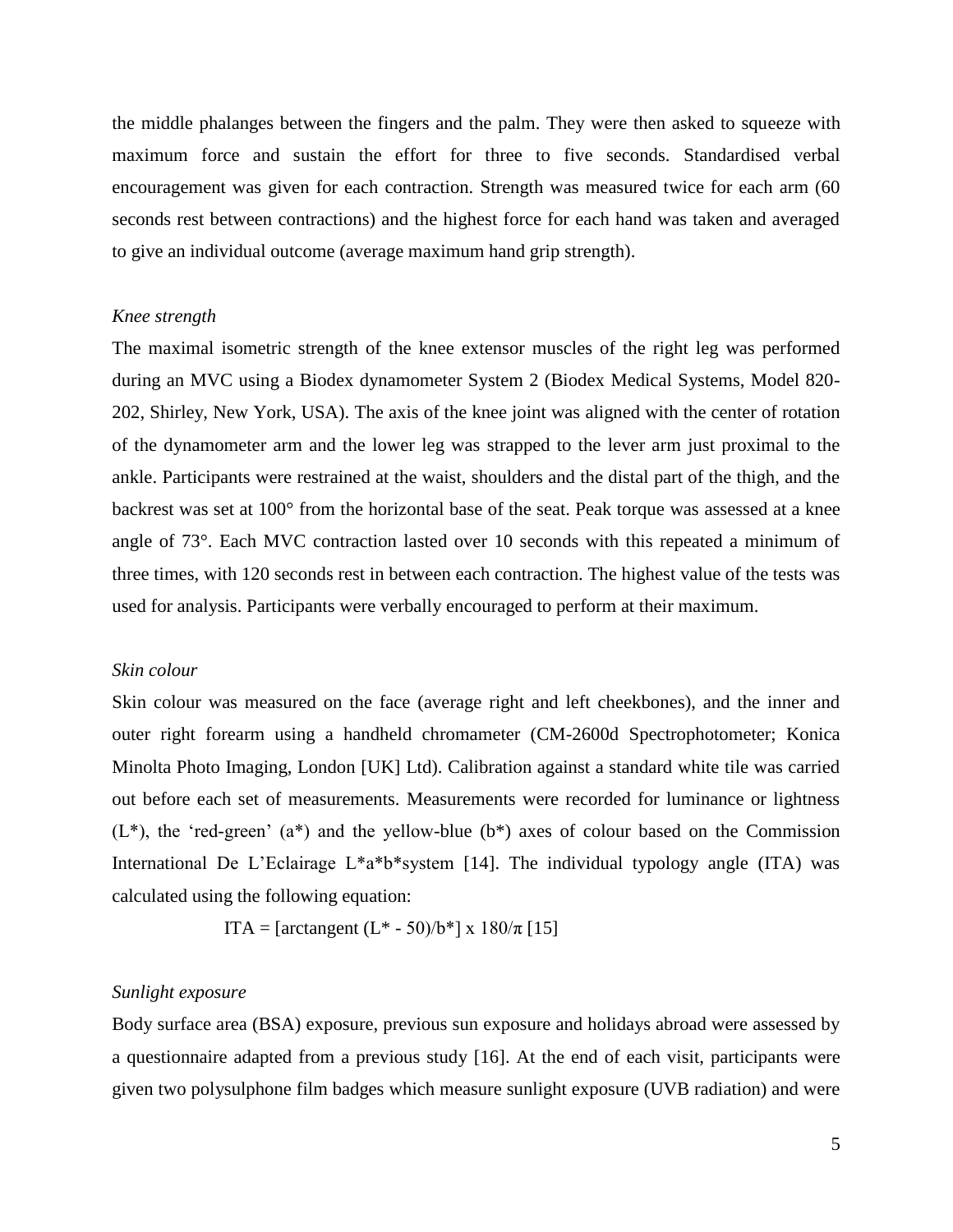instructed to wear the badges on their outdoor clothing for seven consecutive days (badge A for 4 days and badge B for 3 days). Clear instructions for wearing the badges were given to all subjects. The badges were read on a spectrophotometer (Perkin Elmer UV/VIS Lambda 2 Spectrophotometer) before and after use, at a wavelength of 330 nm. Once used, the badges were kept in a sealed envelope. Standard erythema dose (SED) was calculated using the following equation:

$$
SED = 10.7[\Delta A330] + 14.3[\Delta A330]^2 - 26.4[\Delta A330]^3 + 89.1 [\Delta A330]^4,
$$

where ΔA330 was the change in absorbance of the film badge pre- to post-UVB exposure [17- 18].

### *Dietary calcium and vitamin D intake*

Dietary calcium intake was assessed via a modified calcium intake questionnaire [19]. The modification included the addition of rice as the major cereal of diet in people from sunnier climate countries and excluded pancakes/crumpets. For dietary vitamin D intake, a short questionnaire which included the few foods containing vitamin D in the UK was used [20]. To consolidate the dietary assessment, foods from the calcium and vitamin D questionnaires were combined into a single questionnaire. Use of dietary supplements of calcium and vitamin D were assessed at the end of the questionnaire. Participants were asked to determine the frequency and amount of intake as well as the brand name for commercial products in a week during each season. Food portion sizes were determined by the food photograph atlas of UK and Malaysia [21-22] or household measurement. Each food from the questionnaire was assigned its calcium and vitamin D content (according to the pre-defined weight) using information from the  $6<sup>th</sup>$ edition, McCance and Widdowsons' Composition Foods [23] and the Malaysian Food Composition [24] databases.

#### *Physical activity*

At the end of each visit, participants were given an Actigraph accelerometer (GT3X or GT3X+) (Actigraph, Inc, Pensacola, FL), fitted with an elastic belt. Participants were asked to wear the monitors on their waist for seven consecutive days during waking hours, except when bathing, showering or swimming. A similar setting of integrating the raw data into 60-second epochs was used for both models. The monitors were fully charged and initialised with the starting date (the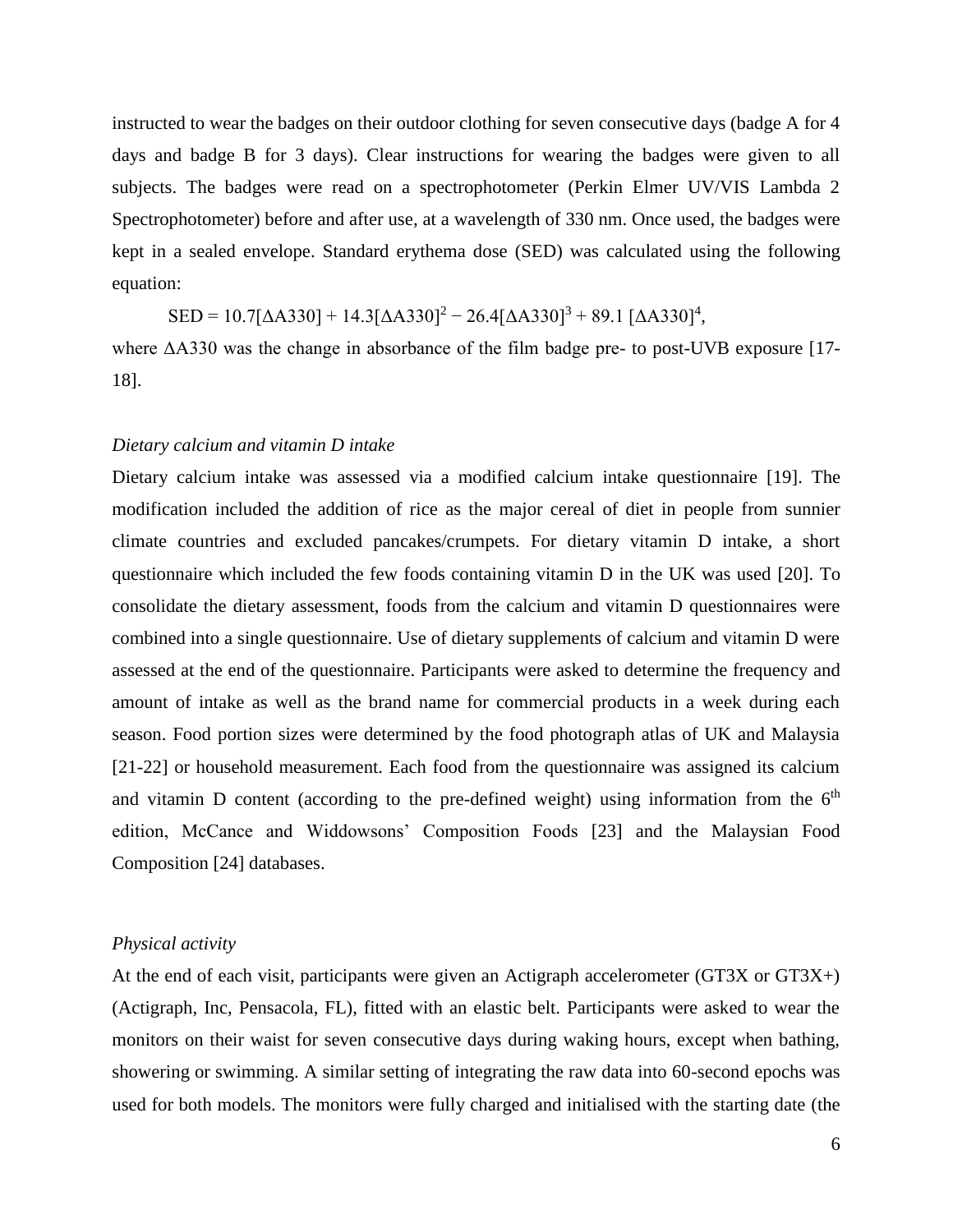next day after the visit) and time (05:00) using ActiLife software version 6.6.3. The monitors continued recording the activity data until they were downloaded. Written instruction describing how to use the monitor was provided for each participant along with a simple log sheet for the participant to record when the monitor was worn and removed. A compliance check of wearing the device was performed using a previously derived algorithm [25]. Data were screened using the vertical magnitude and only data with a minimum of 3 valid days containing at least 10 valid hours per day were used. The participants' activity log sheets were used to check the accuracy of the wear-time algorithm and manual corrections were performed to ensure inclusion of only waking hours. The Freedson Adult VM3 (2011) cut points were used to determine vector magnitude counts per minute (VM CPM) [26].

#### *Body weight and height*

Body weight was measured by a digital weighing scale (OHAUS, Model CD11-Eu, USA). The accuracy of this instrument was within 0.01 kg. The scale reading was checked at zero before the measurement, and participant stood on the centre of the scale without support, minimal clothing and the weight distributed evenly on both feet. Two measurements were taken and the average was calculated. The weight recorded was a fasted-weight (before blood collection) and measured at every visit.

For height measurement, a stadiometer (Holtain, UK) was used. The accuracy of this instrument was within 0.1 cm. Participants were asked to stand with feet together and the heels, buttock and upper part of back touching the wall. The participant's neck was placed in the Frankfurt plane. Two measurements were taken and the average was used for subsequent analysis. The height measurement was conducted during the baseline visit only.

#### *Statistical Analysis*

All analyses were carried out using SPSS version 22. Data were checked for normality and when the distribution was skewed, the natural log was used to transform the data (body mass index, vector magnitude, knee isometric muscle strength, dietary calcium and vitamin D intake and 25(OH)D). Variables were described using mean and standard deviation or median and interquartile range as appropriate. Categorical variables described with number and percentage.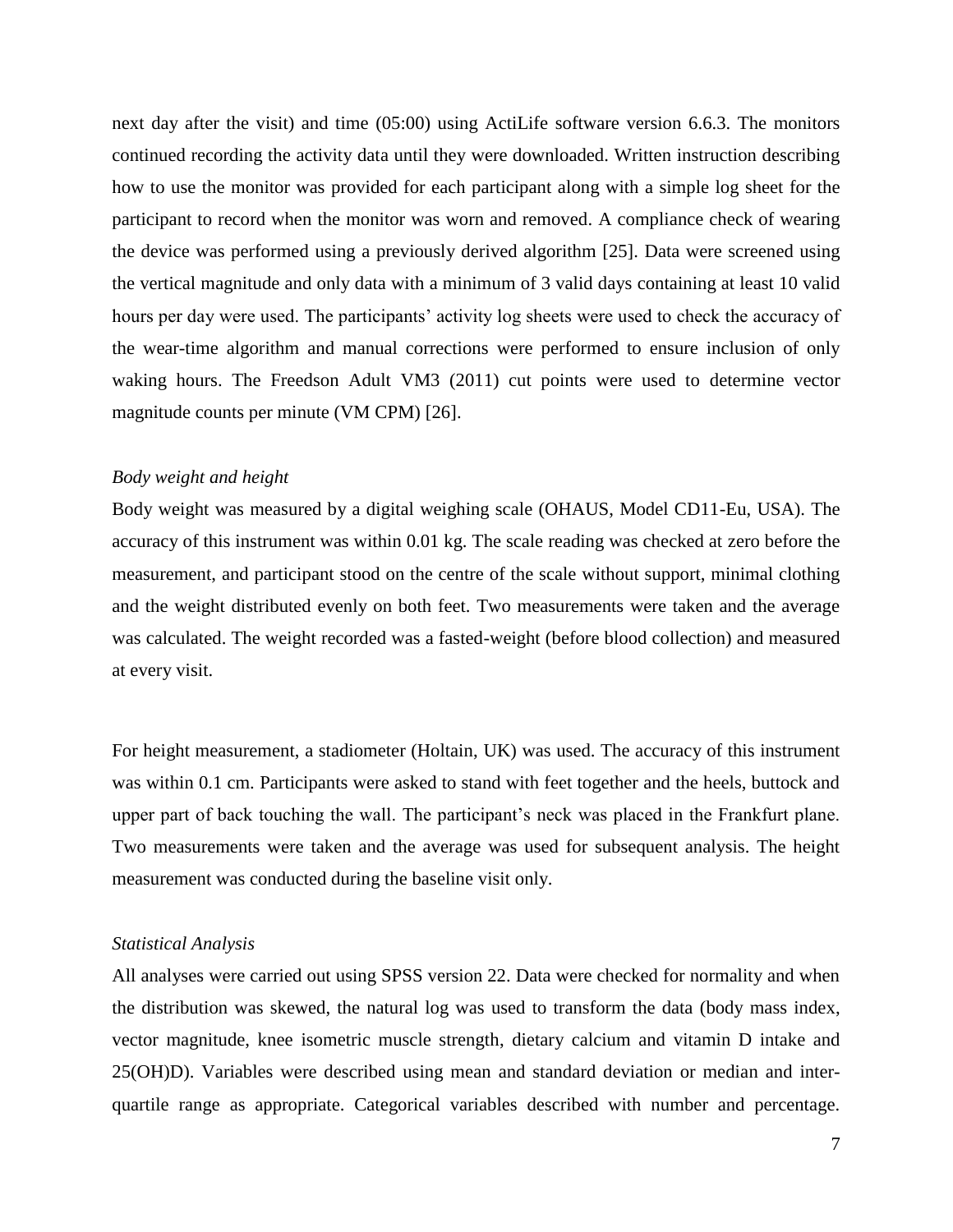Comparisons between newcomers and residents were undertaken using an independent t-test or chi-square test as appropriate. To assess changes of vitamin D, hand grip strength and isometric knee strength, repeated measures ANOVA was performed for four visits (excluding the final visit) to maximise the total number of participants included in the analyses. The analyses were conducted separately for the three recruitment groups (autumn newcomer, spring newcomer and resident). Sensitivity analysis was carried out for Asians ethnicity only, as they were the largest group in this study. The mixed model was carried out to assess differences in the repeated measures (e.g. 25(OH)D levels) across groups while adjusting for additional important confounders and taking account of the correlation of the repeated measurements per individual. The final models only include independent variables which were significant at the 5% level.

#### **Results**

#### *Baseline participants' characteristics*

A total of 71 participants aged 19 to 42 years took part in this study, with retention rates of 90% at 12 months and 80% at 15 months (Figure 1). The majority of the participants were Asians (68%; 96% Southeast Asian), followed by Africans (14%) the Middle East (11%) and Caucasian/Hispanic (7%). Forty participants (53% female) were newcomers. The median time of residing in the UK was 2 months (range: 9-105 days) for newcomers and 23 months (range: 6- 121 months) for residents.

There were no differences in baseline physical characteristics (Table 1). The newcomers had a significantly higher vitamin D status at baseline compared to the residents  $(p<0.01)$ . Furthermore, more residents than newcomers had 25(OH)D concentration below 25 nmol/L at baseline (p=0.01), although the number of participants with baseline 25(OH)D levels above 50 nmol/L was small for both groups. After adjusting for the season of measurement at baseline, the spring newcomers had higher vitamin  $D$  status than residents in spring ( $p=0.01$ ), but no differences in vitamin D status between the autumn newcomers and residents in autumn  $(p=0.86)$ was found.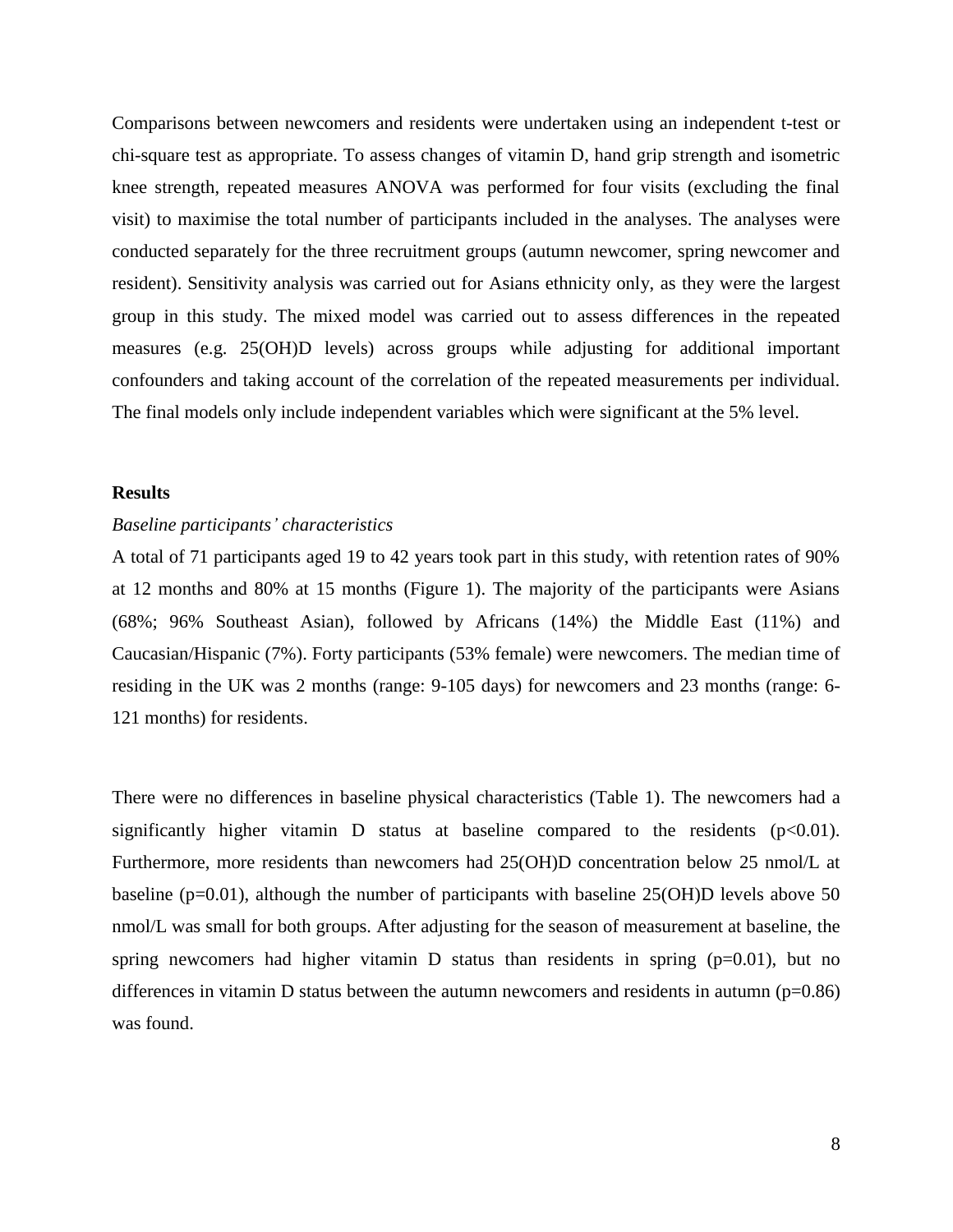#### *Changes in vitamin D status*

There was seasonal variation in 25(OH)D concentrations within all recruitment groups (Table 2). Sensitivity analysis including only the Asian ethnicity also showed a seasonal variation in 25(OH)D concentrations within all groups. The difference between zenith (summer/autumn) and nadir (winter/spring) was small: 8 nmol/L, 6 nmol/L, and 9 nmol/L among the newcomers arriving in spring, autumn and the residents, respectively. There was significantly lower VDBP concentration, in all participants, in spring compared to autumn [mean  $(SD)$  spring = 4.2 (1.5)  $\mu$ mol/L; autumn=4.5(1.6)  $\mu$ mol/L, p<0.001]. Seasonal changes in BioD and FreeD concentrations followed a similar pattern to the seasonal changes of total 25(OH)D concentrations (data not shown). No seasonal changes in PTH, P1NP and CTX levels were observed in this study (Table 3).

#### *Muscle strength*

There was seasonal variation in hand grip strength among the autumn newcomers  $(p=0.03)$  and residents (p=0.04), but not among the spring newcomers (Table 2). Sensitivity analysis of the Asian ethnicity only however showed no seasonal variation in any recruitment groups. For isometric knee strength, both autumn newcomers and residents also showed seasonal variation (Table 2). This time, sensitivity analysis of the Asian ethnicity only showed seasonal variation in isometric knee strength among the Asian residents. In this group, the winter knee strength was lower than summer (p=0.003).

### *Factors affecting vitamin D status*

The mixed model approach showed that ethnicity (Middle Eastern and African compared to Asian), timing (season) of visits, longer duration of time living in Scotland, increasing age and lighter skin colour were associated with lower 25(OH)D concentrations (Table 4). In contrast, Caucasian ethnicity, recent holiday in sunny location and total dietary vitamin D intake (including supplements) were significant positive predictors of 25(OH)D. Other potential variables, including season of recruitment, dietary calcium intake, body surface area exposed and daily SED were tested in the model, but were not statistically significant and therefore were removed from the final model (Model A). Sensitivity analysis was carried out: (a) excluding the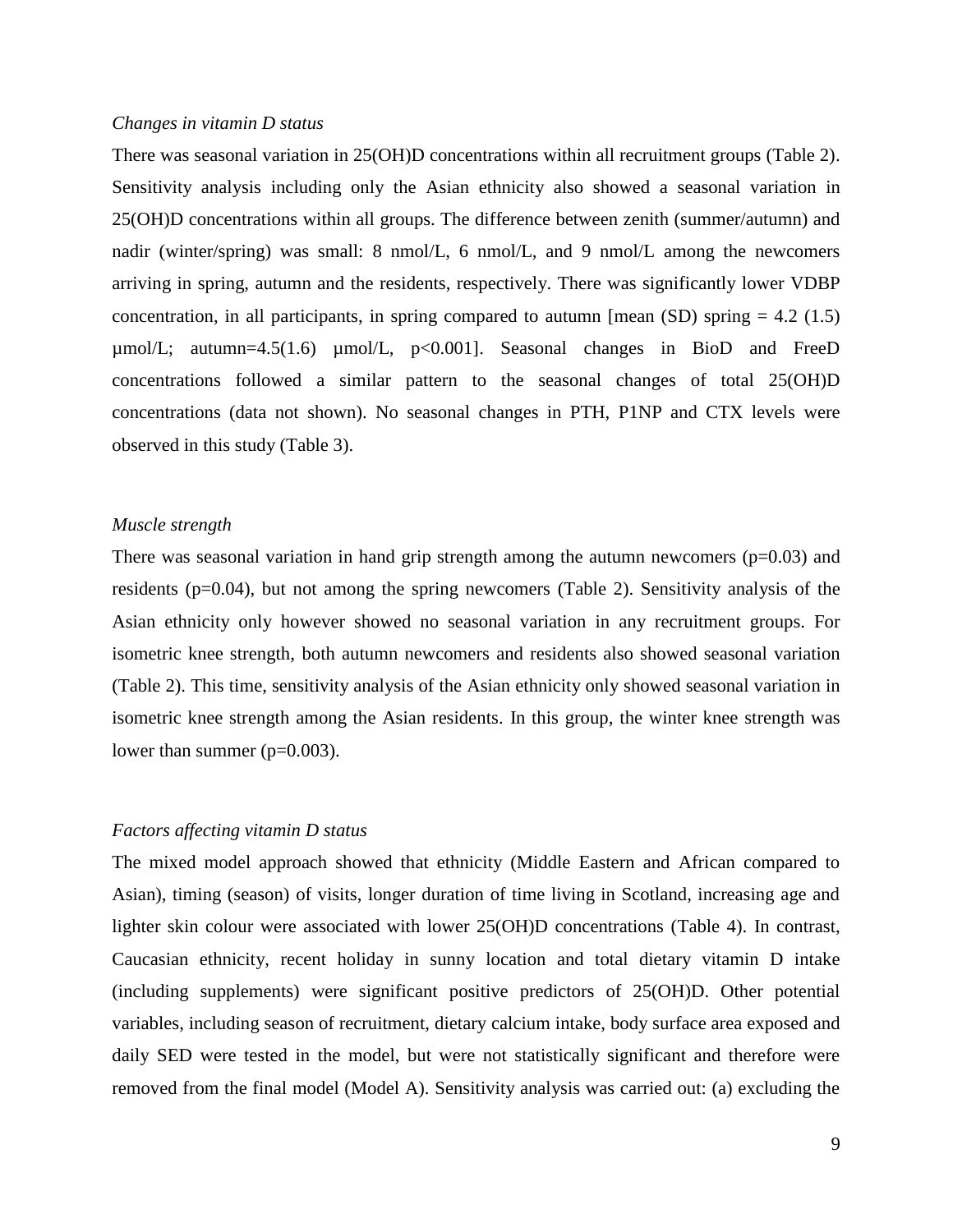Caucasian/Hispanic ethnic group, (b) including Asian ethnicity only and (c) excluding high dietary vitamin D supplement intakes (above 800 IU/day). There was very little difference in the results compared to the first model and the effect sizes of the remaining factors were similar between the four models (data not shown).

### *Factors affecting muscle strength*

Mixed models were constructed to investigate the association between 25(OH)D and hand grip strength (Table 5, Model B). There was no association between vitamin D status and hand grip strength (p=0.68). The model predicted that African ethnicity, male, height and weight were associated with increased hand grip strength. Other potential variables such as season of recruitment, age, days spent in Scotland and physical activity measurements (i.e., vector magnitude and time spent in moderate physical activity) were tested in the model, but were not statistically significant and therefore were removed from the final model. The non-significant association between 25(OH)D and hand grip strength remained unchanged with the inclusion of VDBP as an independent variable (data not shown). BioD was also tested instead of total 25(OH)D as a predictor of hand grip strength but no significant association was found (data not shown).

The mixed model approach was also used to investigate the association between 25(OH)D and isometric knee strength (Table 5, Model C). There was a significant positive association between 25(OH)D and knee isometric strength. The model predicted that for each 1 nmol/L increase in 25(OH)D, peak torque increased by 1 Nm (p=0.047). Other positive predictors of isometric knee strength include sex (male), weight and height. Ethnicity was found to be not significant in addition to other potential variables tested in the grip strength and was therefore excluded from the final model. Similarly, mixed model analyses were performed for knee isometric strength with the addition of VDBP or BioD (replacing total 25(OH)D) concentrations in Model C. Results showed that the effect size for 25(OH)D concentrations in predicting knee isometric strength was not improved with the inclusion of VDBP or BioD (Table 5, Model D and Model E).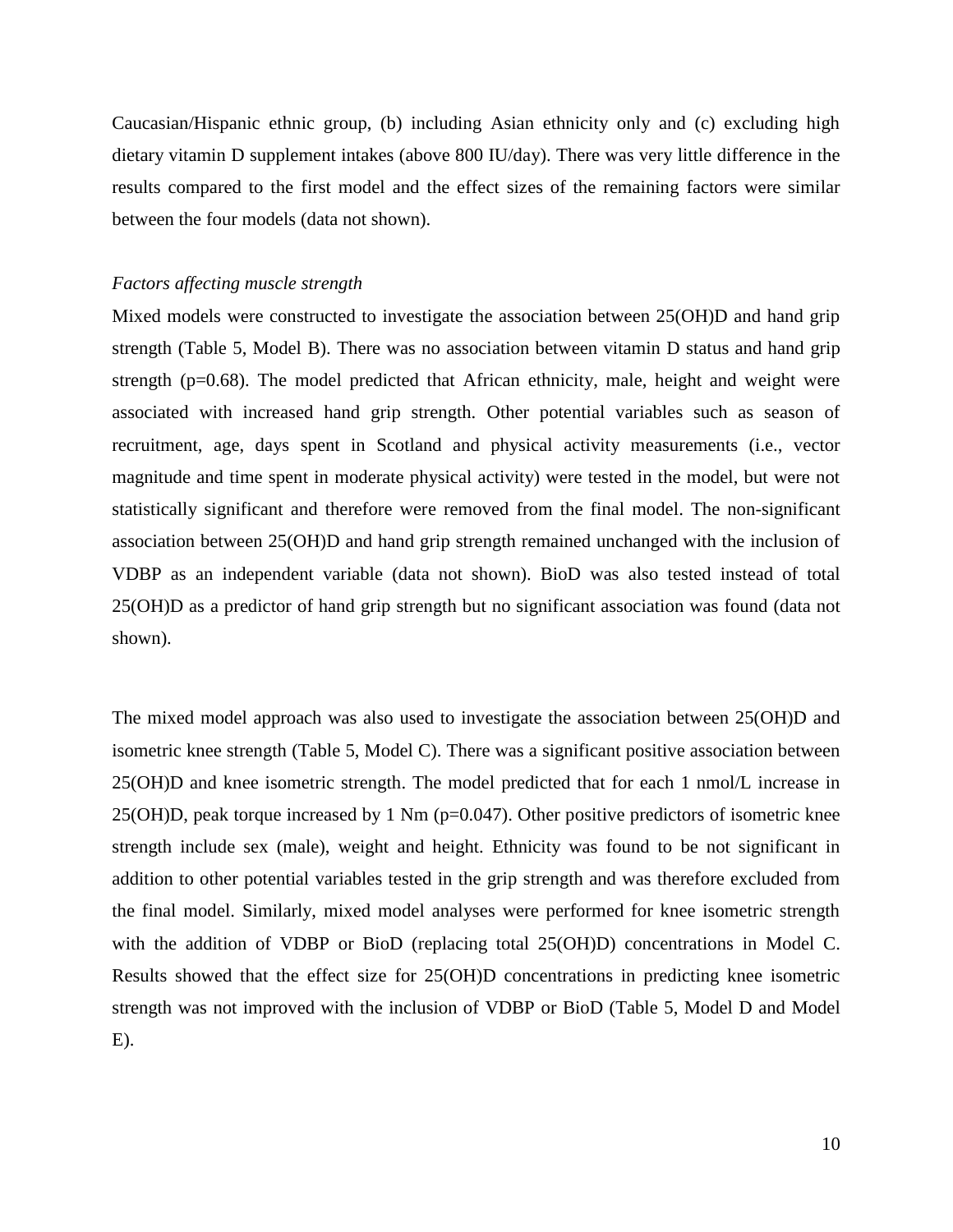### **Discussion**

This is the first longitudinal study to examine vitamin D status among newly arrived young adults from sunnier climate countries visiting northeast Scotland and a group of people from sunnier climate countries who had been resident for longer than 6 months. Our findings show that upon arrival in Scotland very few of the recent newcomers (n=5, 13%) had 25(OH)D concentrations above 50 nmol/L, a cutoff defined by the IOM as a sufficient level for bone health. Our findings of a small seasonal variation in 25(OH)D concentrations for Asians living in the north of Scotland in this study differs from previous observations of a lack of seasonal variation in 25(OH)D concentrations in people from the Indian subcontinent living in the south of England [27-28]. Yet, we found no seasonal variation in PTH, CTX and P1NP levels, which probably reflects the small magnitude of the seasonal variation in 25(OH)D concentrations. As previously showed by Darling et al., (2014), a large seasonal change in 25(OH)D concentration was associated with increased levels of serum PTH and CTX [29].

Within the limited number of observational studies among healthy young adults, our findings, with regards to 25(OH)D and muscle strength, are in line with a previous study in healthy men and women with a wider age range (20-76 years) [30]. Both the work of Grimaldi et al. and our study found a positive relationship between vitamin D status and isometric knee strength, and no association between 25(OH)D concentration and hand grip strength. Two other cross-sectional studies also reported no association between 25(OH)D concentration and hand grip strength [31- 32]. Although Ceglia et al. found a positive association between 25(OH)D concentration and lower body physical function score (walking speed and chair stand) in an age-adjusted model, there was no association after adjusting for age and ethnic group and other multivariate-factors [31]. Marantes et al. found a significant association between the active form of vitamin D, 1,25(OH)2D, and knee isometric extension in women younger than 65 years [32]. Only one study among healthy young females demonstrated that 25(OH)D concentration was positively associated with hand grip strength in the dominant and non-dominant hand, but not with the lower limb muscle power as assessed by countermovement jump [33].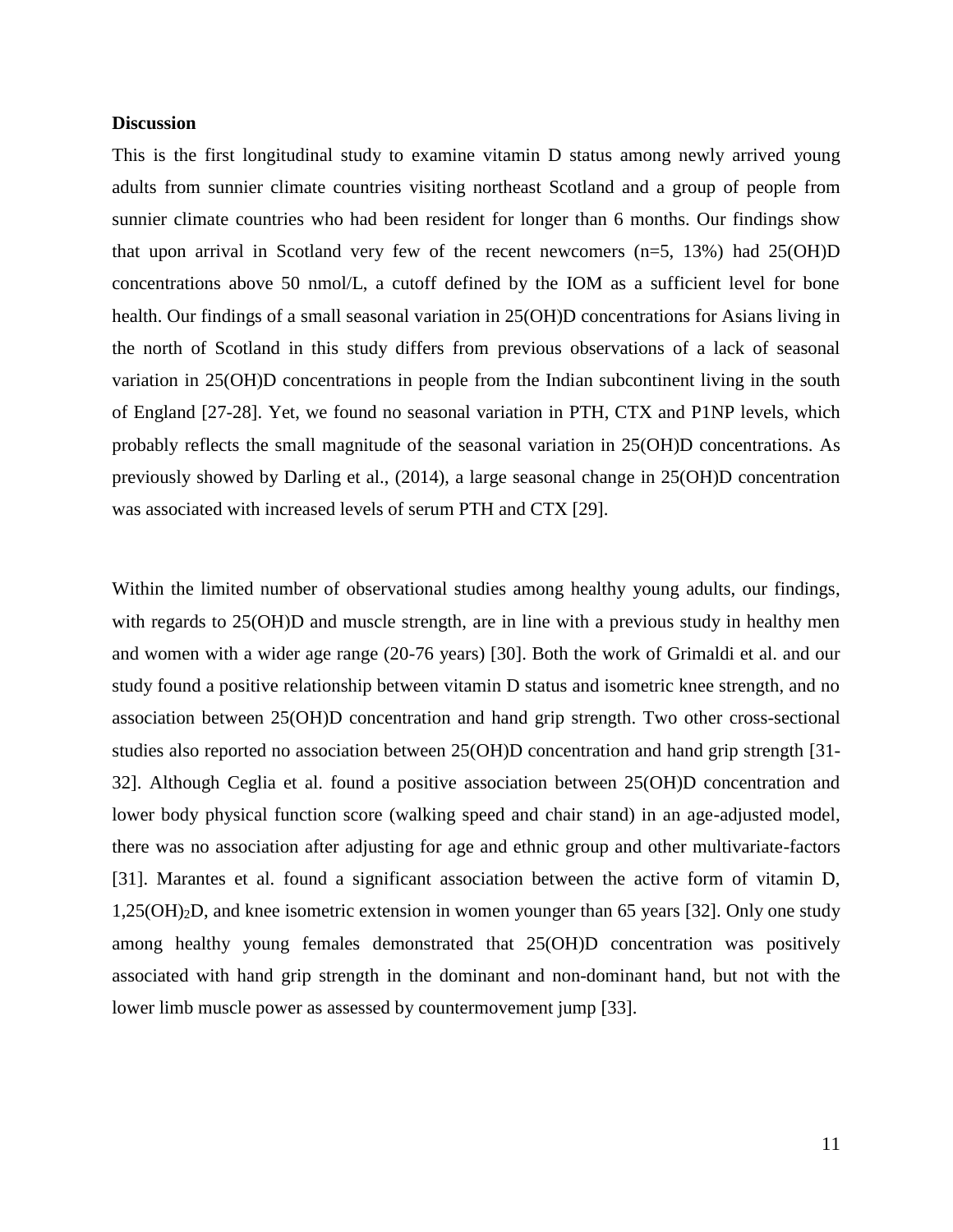Our model indicated that a 20 nmol/L increase in 25(OH)D concentration is associated with a 20 Nm increase in knee extensor torque. Previous RCT studies with vitamin D supplementation among Asians showed an increase in 25(OH)D concentration in the treatment group [1,11,34]; but only one study with a high dose of supplementation (60,000 IU vitamin D/week plus calcium) found a positive effect of supplementation on muscle strength and muscle performance [11]. To distinguish whether the positive effect on muscle strength was due to calcium, vitamin D or the combination of both, the same research group conducted a different RCT study, but this time only among young females. The effect of vitamin D supplementation on muscle strength in females was not observed [34]. Further investigation of their earlier study found that the improvement in hand grip strength was only in males, suggesting a possible gender-specific difference [34]. With lower doses of vitamin D supplementation (400 IU/day and 1000 IU/day), no significant improvement in muscle strength was seen among immigrants with ethnic backgrounds of Middle Eastern, African and South Asian in Oslo (aged 18-50 years) [1]. It is worth noting that hand grip strength was used to assess muscle strength in all of these three RCTs, which has been found to be less sensitive in assessing changes in muscle strength and physical performance [7,35]. Different measures of muscle function (walking test, chair rising and jumping height) were performed for the lower limb muscles.

When we compare our findings to a meta-analysis of RCTs including all ethnic groups together, our longitudinal data reflect the small and positive association between vitamin D status and lower limb muscle strength [7]. The meta-analysis also found that, after vitamin D supplementation, a greater improvement in muscle strength was seen among people with at least a 25 nmol/L increase in 25(OH)D concentration. In the current study, very few of our participants had 25(OH)D concentrations greater than 50 nmol/L and yet an association between 25(OH)D and muscle strength was observed. In a previous RCT among immigrants in Oslo, it was also reported that even after supplementation, 62% (in 400 IU vitamin D group) and 43% (1000 IU vitamin D group) of the participants in the study did not reach serum 25(OH)D levels  $\ge$ 50 nmol/L [1]. It is worth pointing out that the target of 50 nmol/L is primarily based on studies performed in Caucasians and some studies suggest that the association between 25(OH)D and health outcomes are different in other ethnic groups [36].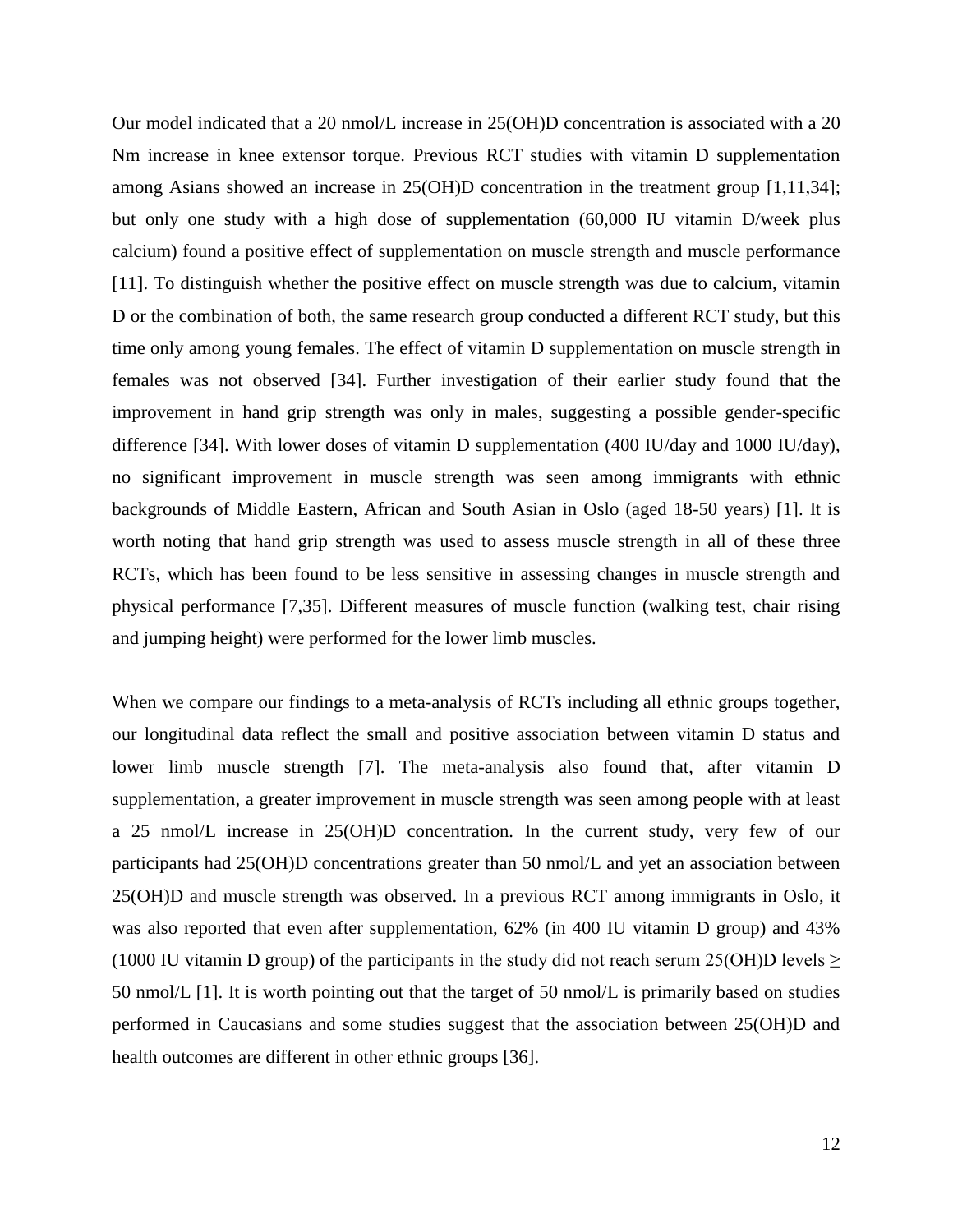We also found seasonal difference in VDBP concentrations, with lower circulating VDBP in spring compared to autumn. No relationship between VDBP and muscle strength was observed. Others have demonstrated an association between VDBP genotypes and various health conditions including bone mineral density [37] and inflammatory bowel disease [38]. There have been concerns that for some ethnicities the monoclonal immunoassay does not detect all VDBP due to differences in VDBP genotype distribution, leading to an underestimate in total VDBP [39]. There are two separate ideas regarding the role of VDBP (1) high VDBP may influence the activity of vitamin D metabolites by limiting the biologic action of vitamin D, lending the 'free hormone hypothesis' (only the free fraction is available to exert metabolic effects in target cells) [13]; (2) VDBP bound to 25(OH)D may protect 25(OH)D against degradation, prolonging the half-life of 25(OH)D [40]. It is possible that the seasonal differences in VDBP could result in more 25(OH)D being bound in autumn when it is at a peak, and then less being bound in spring, releasing more free 25(OH)D as required. Clearly, further work is required to test this hypothesis.

To the best of our knowledge, the current study is the first longitudinal study in the UK to investigate vitamin D status and muscle strength in South East Asians. Blood samples were analysed in one batch in a laboratory registered with the vitamin D external quality assessment scheme (DEQAS) with the exception of VDBP measurement, where although samples were not analysed at the same time, they were adjusted for the different kits used. A standard protocol for muscle strength and other tests were closely adopted and importantly, they were supervised by the same researcher. The main limitations of our study include the relatively small sample size, the fact that multi-ethnic groups were recruited due to low number of people available for a single ethnicity and that a monoclonal antibody was used for measurement of VDBP.

#### **Conclusion**

This is the first longitudinal study to investigate vitamin D status and muscle strength in young adults migrating from sunnier climates to high latitudes. Our data of positive, albeit small, relationship between vitamin D and lower limb muscle strength are in line with the current metaanalysis of RCT studies including all ethnic groups. If extrapolated to higher 25(OH)D increases, the equivalent change in muscle strength could be considered clinically meaningful, assuming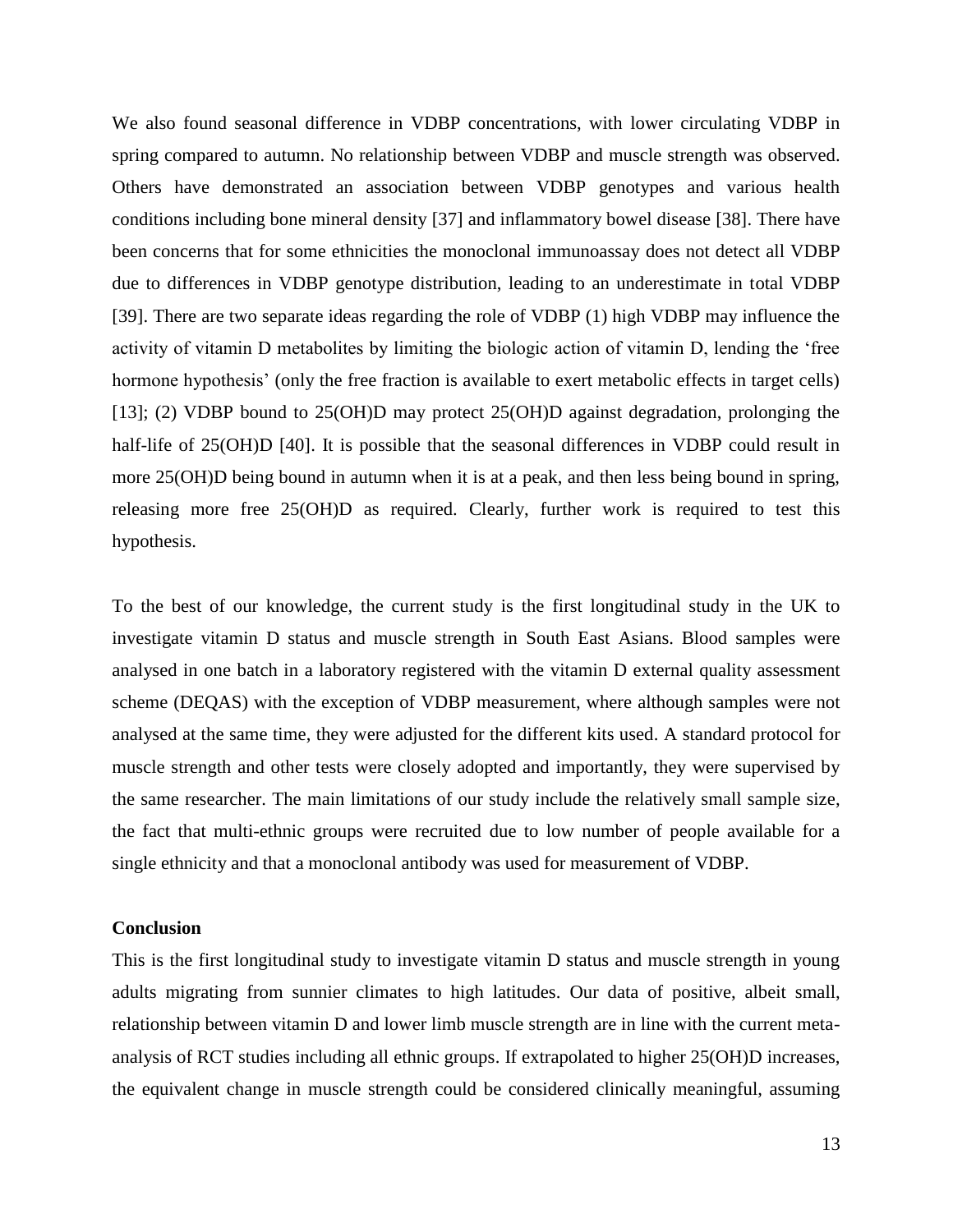the relationship is causal and linear. The seasonal change in VDBP could indicate a mechanism by which the half-life of 25(OH)D could be extended, and more free 25(OH)D released when required.

## **Acknowledgements**

This study was funded by the Ministry of Higher Education of Malaysia and Universiti Kebangsaan Malaysia (UKM) for the PhD scholarship. The authors wish to thank Karen Secombes, Mhairi Hill and Sandra Heslop for helping in blood collection. The authors are particularly grateful to all the participants who took part in this study.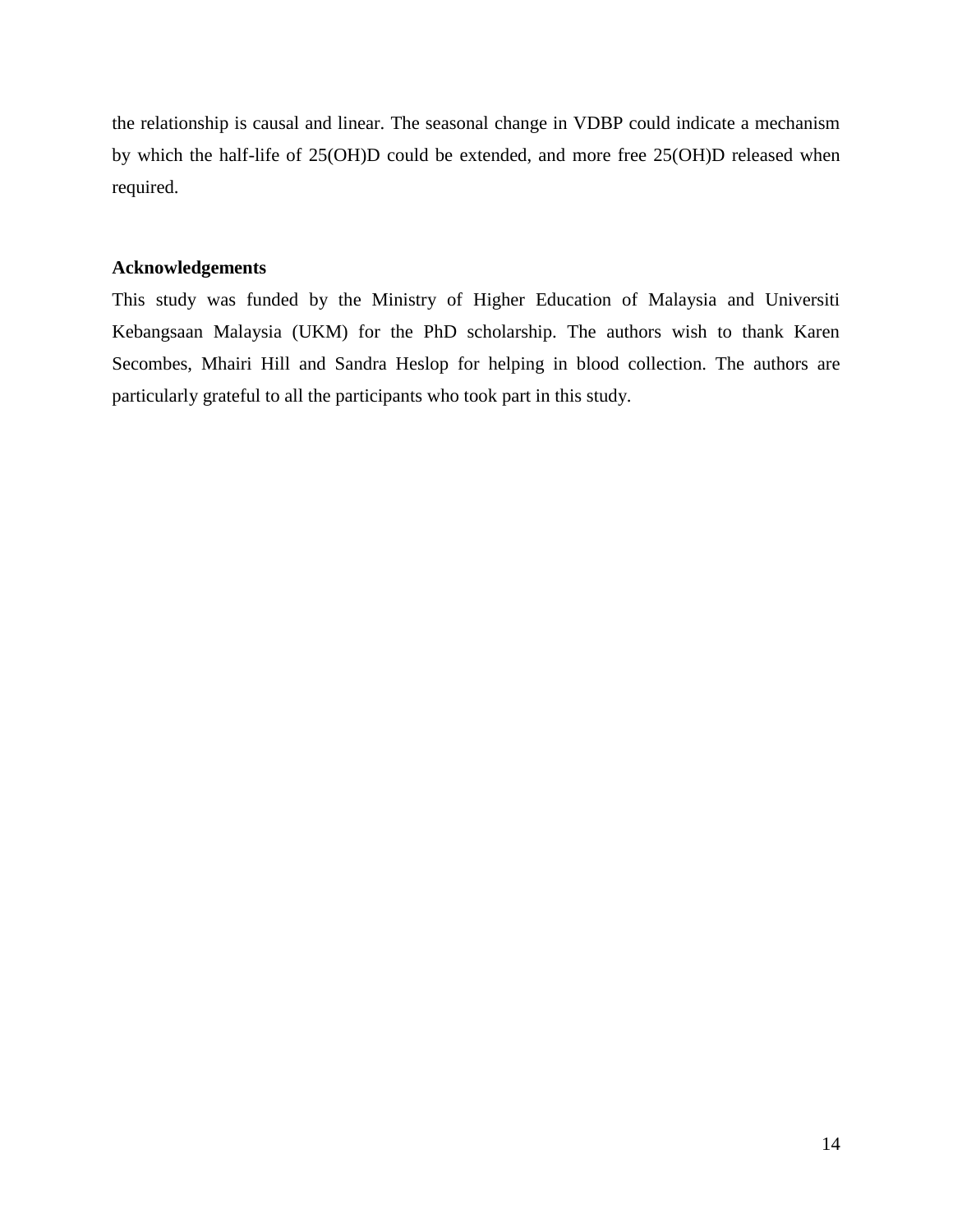### **References**

- [1] Knutsen KV, Madar AA, Lagerløv P, Brekke M, Raastad T, Stene LC, Meyer HE (2014) Does vitamin D improve muscle strength in adults? A randomized, double-blind, placebocontrolled trial among ethnic minorities in Norway. J Clin Endocrinol Metab 99(1):194– 202.
- [2] Schott GD, Wills MR (1976) Muscle weakness in osteomalacia. Lancet 307(7960):626– 629.
- [3] Irani PF (1976) Electromyography in nutritional osteomalacic myopathy. J Neurol Neurosurg Psychiatry 39:686–693.
- [4] Simpson RU, Thomas GA, Arnold AJ (1985) Identification of 1,25-dihydroxyvitamin D3 receptors and activities in muscle. J Biol Chem 260:8882–8891.
- [5] Bischoff HA, Borchers M, Gudat F, Duermueller U, Theiler R, and H. B. Stähelin HB, Dick W (2001) In situ detection of 1,25-dihydroxyvitamin D 3 receptor in human skeletal muscle tissue. Histochem J 33:19–24.
- [6] Girgis CM, Mokbel N, Minn Cha K, Houweling PJ, Abboud M, Fraser DR, Mason RS, Clifton-Bligh RJ, Gunton JE (2014) The vitamin D receptor (VDR) is expressed in skeletal muscle of male mice and modulates 25-hydroxyvitamin D (25OHD) uptake in myofibers. Endocrinology 155(9):3227-3237.
- [7] Beaudart C, Buckinx F, Rabenda V, Gillain S, Cavalier E, Slomian J, Petermans J, Reginster JY, Bruyère O (2014) The effects of vitamin D on skeletal muscle strength, muscle mass, and muscle power: a systematic review and meta-analysis of randomized controlled trials. J Clin Endocrinol Metab 99(11):4336–4345.
- [8] Kishimoto H, Hata J, Ninomiya T, Nemeth H, Hirakawa Y, Yoshida D, Kumagai S, Kitazono T, Kiyohara Y (2014) Midlife and late-life handgrip strength and risk of causespecific death in a general Japanese population: the Hisayama Study. J. Epidemiol. Community Health 68(7):663–668.
- [9] Rantanen T, Guralnik JM, Foley D, Masaki K, Leveille S, Curb JD, White L (1999) Midlife hand grip strength as a predictor of old age disability. JAMA 281(6):558-560.
- [10] Rantanen T, Masaki K, He Q, Ross GW, Willcox BJ, White L (2012) Midlife muscle strength and human longevity up to age 100 years: a 44-year prospective study among a decedent cohort. Age 34(3):563–570.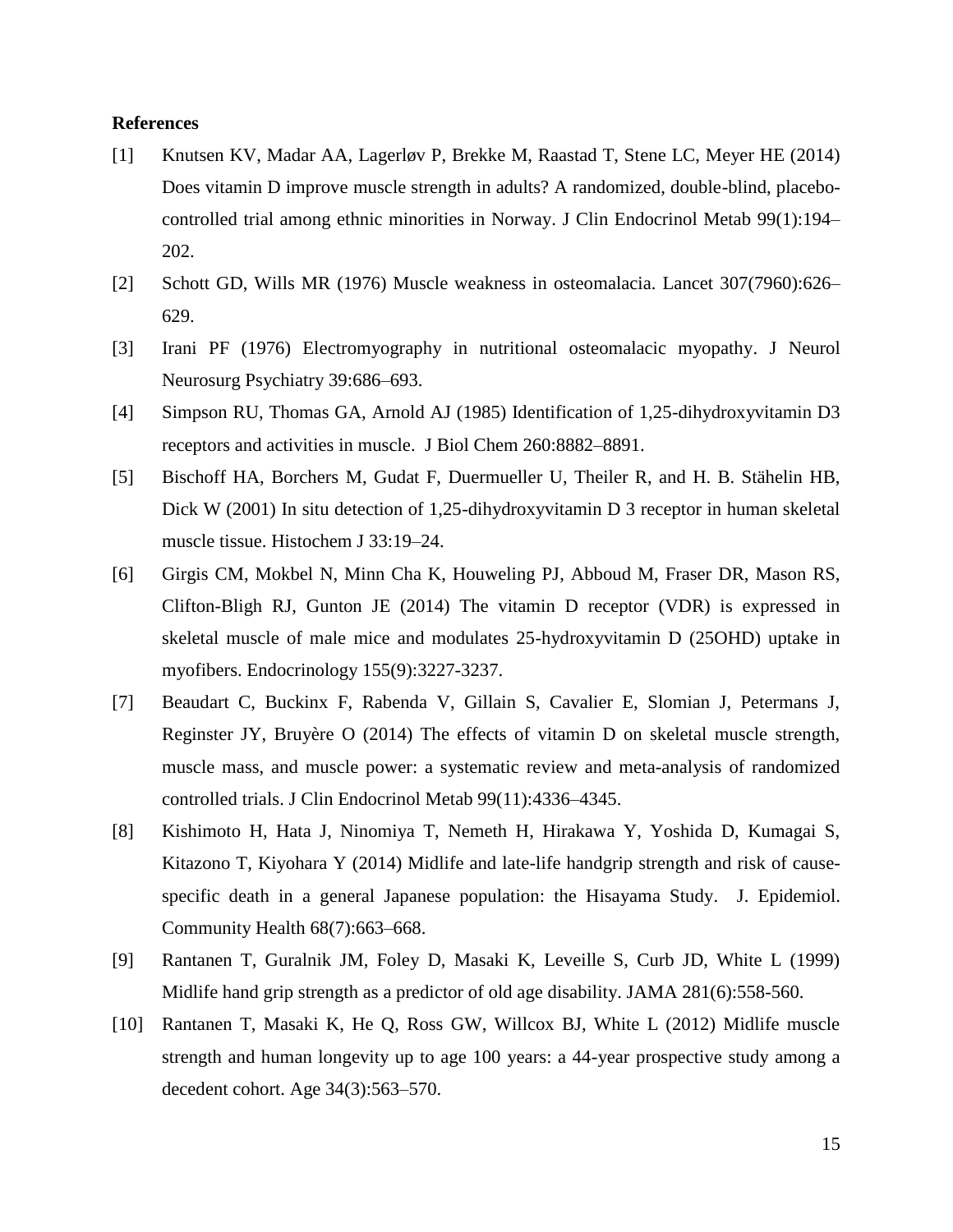- [11] Gupta R, Sharma U, Gupta N, Kalaivani M, Singh U, Guleria R, Jagannathan NR, Goswami R (2010) Effect of cholecalciferol and calcium supplementation on muscle strength and energy metabolism in vitamin D-deficient Asian Indians: a randomized, controlled trial. Clin Endocrinol 73(4):445–51.
- [12] Nitschke JE, McMeeken JM, Burry HC, Matyas TA (1999) When is a change a genuine change? A clinically meaningful interpretation of grip strength measurements in healthy and disabled women. J Hand Ther 12:25–30.
- [13] Powe CE, Evans MK, Wenger J, Zonderman AB, Berg AH, Nalls M, Tamez MH, Zhang D, Bhan I, Karumanchi SA, Powe NR, Thadhani R (2013) Vitamin D-binding protein and vitamin D status of black Americans and white Americans. N Engl J Med 369(21):1991– 2000.
- [14] Weatherall IL, Coombs BD (1992) Skin color measurements in terms of CIELAB color space values. J Invest Dermatol 99(4):468–473.
- [15] Del Bino S, Sok J, Bessac E, Bernerd F (2006) Relationship between skin response to ultraviolet exposure and skin color type. Pigment Cell Res 19(6):606–614.
- [16] Macdonald HM, Mavroeidi A, Aucott LA, Diffey BL, Fraser WD, Ormerod AD, Reid DM (2011) Skin color change in Caucasian postmenopausal women predicts summerwinter change in 25-hydroxyvitamin D: findings from the ANSAViD cohort study. J Clin Endocrinol Metab 96(6):1677–1686.
- [17] Challoner A, Corless D, Davis A, Deane GH, Diffey B, Gupta S, Magnus I (1976) Personnel monitoring of exposure to ultraviolet radiation. Clin Exp Dermatol 1(2):175– 179.
- [18] Diffey BL (1999) Human exposure to ultraviolet radiation. In: Hawk J (ed) Photodermatology. Arnold, London, Arnold, pp 5–24.
- [19] Macdonald HM, Garland A, Burr J, Strachan A, Wood AD, Jamil NA, McLernon D, Black AJ (2014) Validation of a short questionnaire for estimating dietary calcium intakes. Osteoporos Int 25:1765–1773.
- [20] Milliken SVI, Wassall H, Lewis BJ, Logie J, Barker RN, Macdonald H, Vickers MA, Ormerod AD (2012) Effects of ultraviolet light on human serum 25-hydroxyvitamin D and systemic immune function. J Allergy Clin Immunol 25:1554–1561.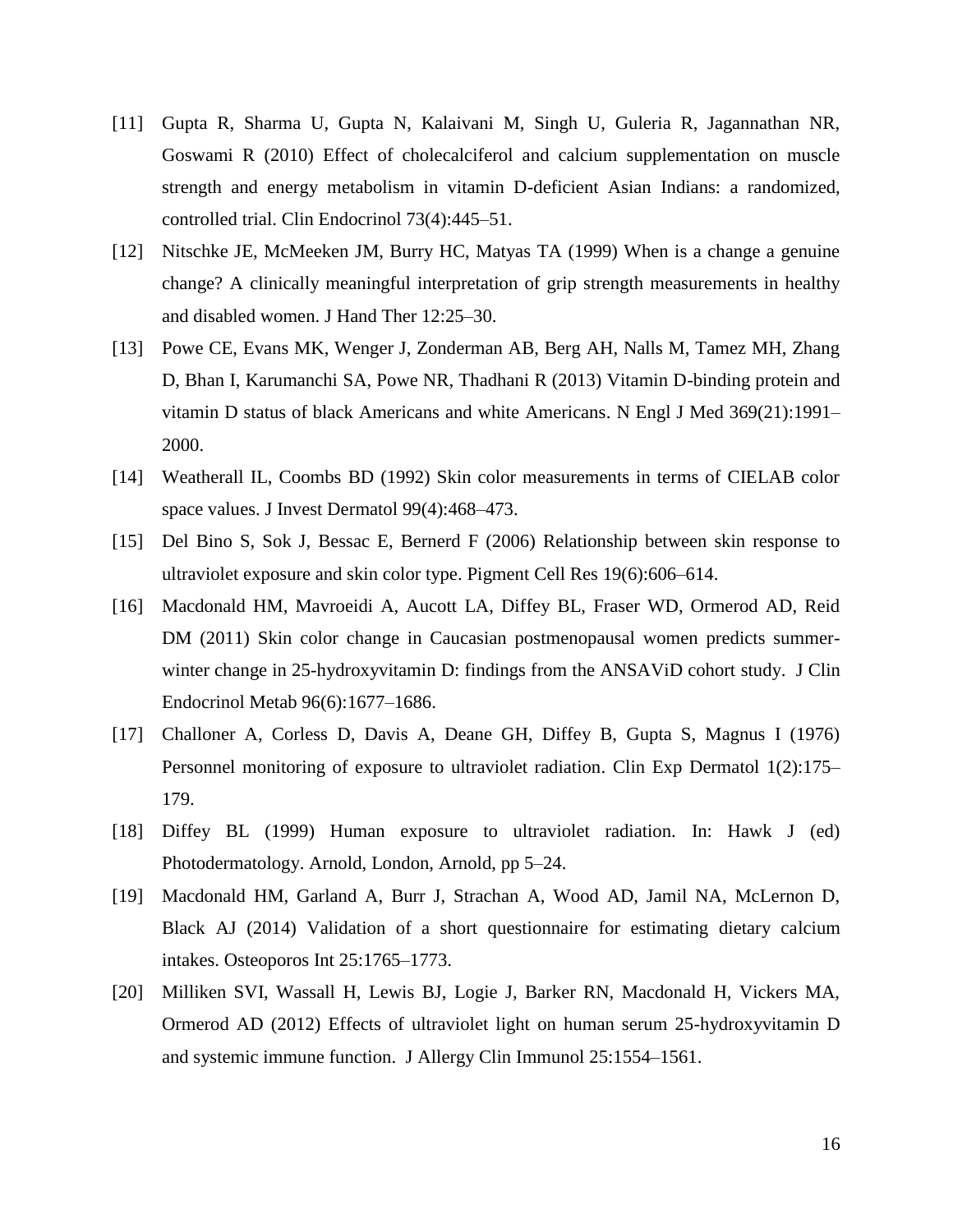- [21] Nelson M (1997) Food portion sizes: A photographic atlas. Ministry of Agriculture, Fisheries and Food, London.
- [22] Suzana S, Noor Aini MY, Nik Shanita S, Rafidah G, Roslina A (2009) Atlas of food exchanges & portion sizes, 2nd Ed. Ministry of Finance Malaysia, Kuala Lumpur.
- [23] Food Standards Agency (2002) McCance and Widdowson's the composition of foods, 6th Ed. The Royal Society of Chemistry, London.
- [24] Tee E, Ismail M, Nasir M, Idris K (1997) Nutrient composition of Malaysian Foods, 4th Ed. Institute for Medical Research Kuala Lumpur, Kuala Lumpur.
- [25] Troiano RP, Berrigan D, Dodd KW, Mâsse LC, Tilert T, McDowell M (2008) Physical activity in the United States measured by accelerometer. Med Sci Sports Exerc 40(1):181– 188.
- [26] Sasaki JE, John D, Freedson PS (2011) Validation and comparison of ActiGraph activity monitors. J Sci Med Sport 14:411–416.
- [27] Darling AL, Hart KH, Macdonald HM, Horton K, Kang'ombe AR, Berry JL, Lanham-New SA (2013) Vitamin D deficiency in UK South Asian women of childbearing age: a comparative longitudinal investigation with UK Caucasian women. Osteoporos Int 24(2):477–488.
- [28] Macdonald HM, Mavroeidi A, Fraser WD, Darling AL, Black AJ, Aucott L, O'Neill F, Hart K, Berry JL, Lanham-New SA, Reid DM (2011) Sunlight and dietary contributions to the seasonal vitamin D status of cohorts of healthy postmenopausal women living at northerly latitudes: a major cause for concern? Osteoporos Int 22:2461–2472.
- [29] Darling AL, Hart KH, M. Gibbs MA, Gossiel F, Kantermann T, Horton K, Johnsen S, Berry JL, Skene DJ, Eastell R, Vieth R, Lanham-New SA (2014) Greater seasonal cycling of 25-hydroxyvitamin D is associated with increased parathyroid hormone and bone resorption. Osteoporos Int 25(3):933–941.
- [30] Grimaldi AS, Parker BA, Capizzi JA, Clarkson PM, Pescatello LS, White MC, Thompson PD (2013) 25(OH) vitamin D is associated with greater muscle strength in healthy men and women. Med Sci Sports Exerc 45(1):157–162.
- [31] Ceglia L, Chiu GR, Harris SS, Araujo AB (2011) Serum 25-hydroxyvitamin D concentration and physical function in adult men. Clin Endocrinol(Oxf) 74(3):370–376.
- [32] Marantes I, Achenbach SJ, Atkinson EJ, Khosla S, Melton LJ, Amin S (2011) Is vitamin